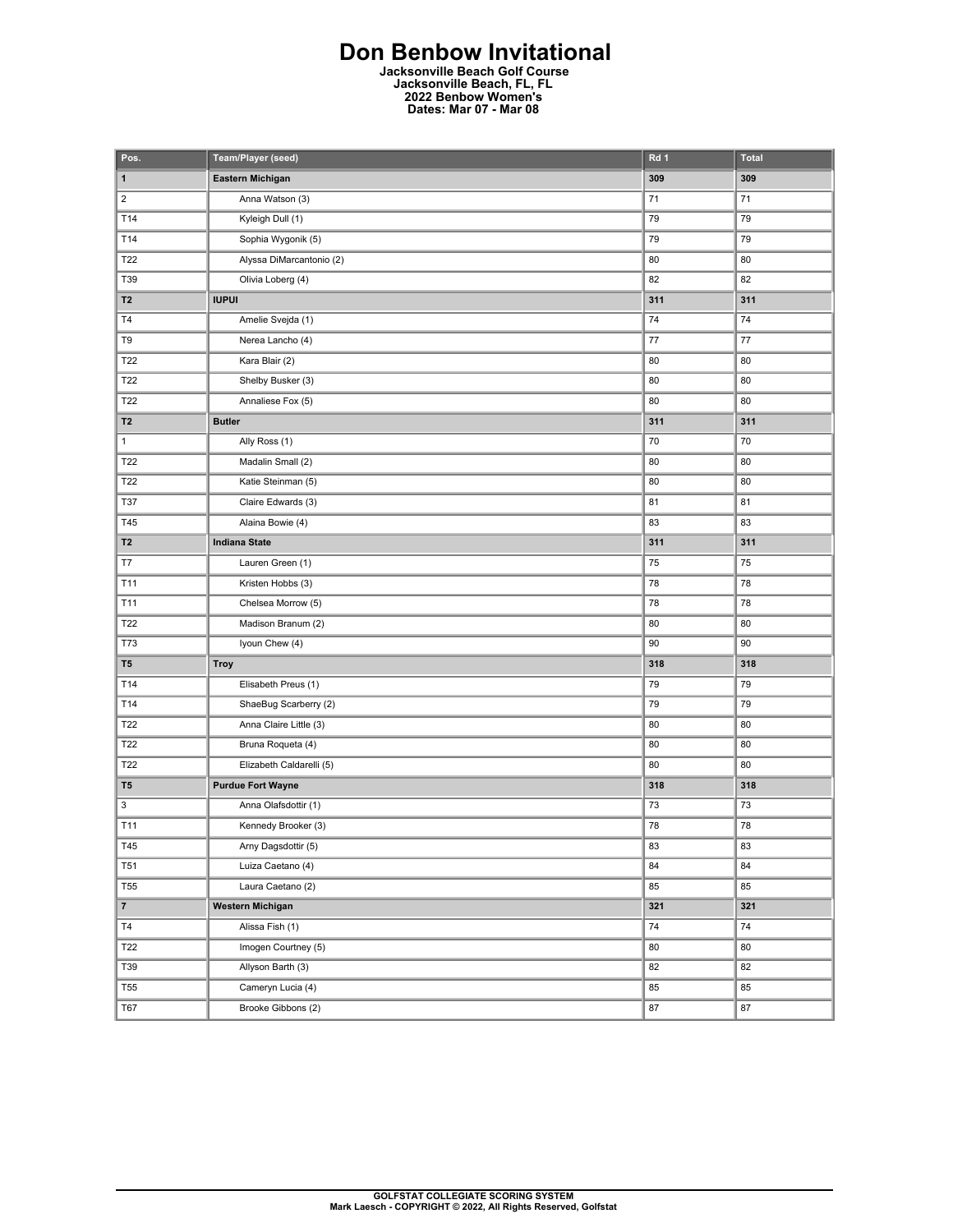| Pos.       | Team/Player (seed)      | Rd 1 | <b>Total</b> |
|------------|-------------------------|------|--------------|
| 8          | <b>Western Illinois</b> | 324  | 324          |
| T14        | Natalie Hooper (1)      | 79   | 79           |
| T22        | Katie Tanner (3)        | 80   | 80           |
| T39        | Riley Hansen (5)        | 82   | 82           |
| T45        | Olivia Kerr (2)         | 83   | 83           |
| <b>T55</b> | Abby Hunter (4)         | 85   | 85           |
| 9          | Valparaiso              | 325  | 325          |
| T4         | Payton Hodson (2)       | 74   | 74           |
| T39        | Anna Fay (3)            | 82   | 82           |
| <b>T51</b> | Cailey Rooker (1)       | 84   | 84           |
| <b>T55</b> | Morgan Kier (5)         | 85   | 85           |
| T63        | Madison Keil (4)        | 86   | 86           |
| 10         | Radford                 | 331  | 331          |
| T14        | Natalie Welsh (1)       | 79   | 79           |
| T45        | Jayde Dudley (3)        | 83   | 83           |
| <b>T51</b> | Jimenna Ramirez (4)     | 84   | 84           |
| <b>T55</b> | Riko Nagai (2)          | 85   | 85           |
| <b>T63</b> | Nikki Batac (5)         | 86   | 86           |
| 11         | Evansville              | 333  | 333          |
| T14        | Mallory Russell (1)     | 79   | 79           |
| T39        | Caitlin O'Donnell (4)   | 82   | 82           |
| <b>T51</b> | Allison Enchelmayer (3) | 84   | 84           |
| <b>T70</b> | Alyssa McMinn (2)       | 88   | 88           |
| 72         | Carly Frazier (5)       | 89   | 89           |
| 12         | Monmouth                | 335  | 335          |
| T39        | Elizabeth McCook (4)    | 82   | 82           |
| T45        | Ava Lozito (1)          | 83   | 83           |
| T45        | Paige Diecidue (2)      | 83   | 83           |
| T67        | Cassidy Gavaghan (5)    | 87   | 87           |
| <b>T73</b> | Amanda Hart (3)         | 90   | 90           |
| 13         | <b>Eastern Illinois</b> | 368  | 368          |
| <b>T63</b> | Monique Peterson (1)    | 86   | 86           |
| 75         | Katelind Winterland (4) | 91   | 91           |
| 76         | Cameron Krager (3)      | 94   | 94           |
| <b>T77</b> | Haley Hoagland (5)      | 97   | 97           |
| 80         | Isabel Spanburg (2)     | 103  | 103          |